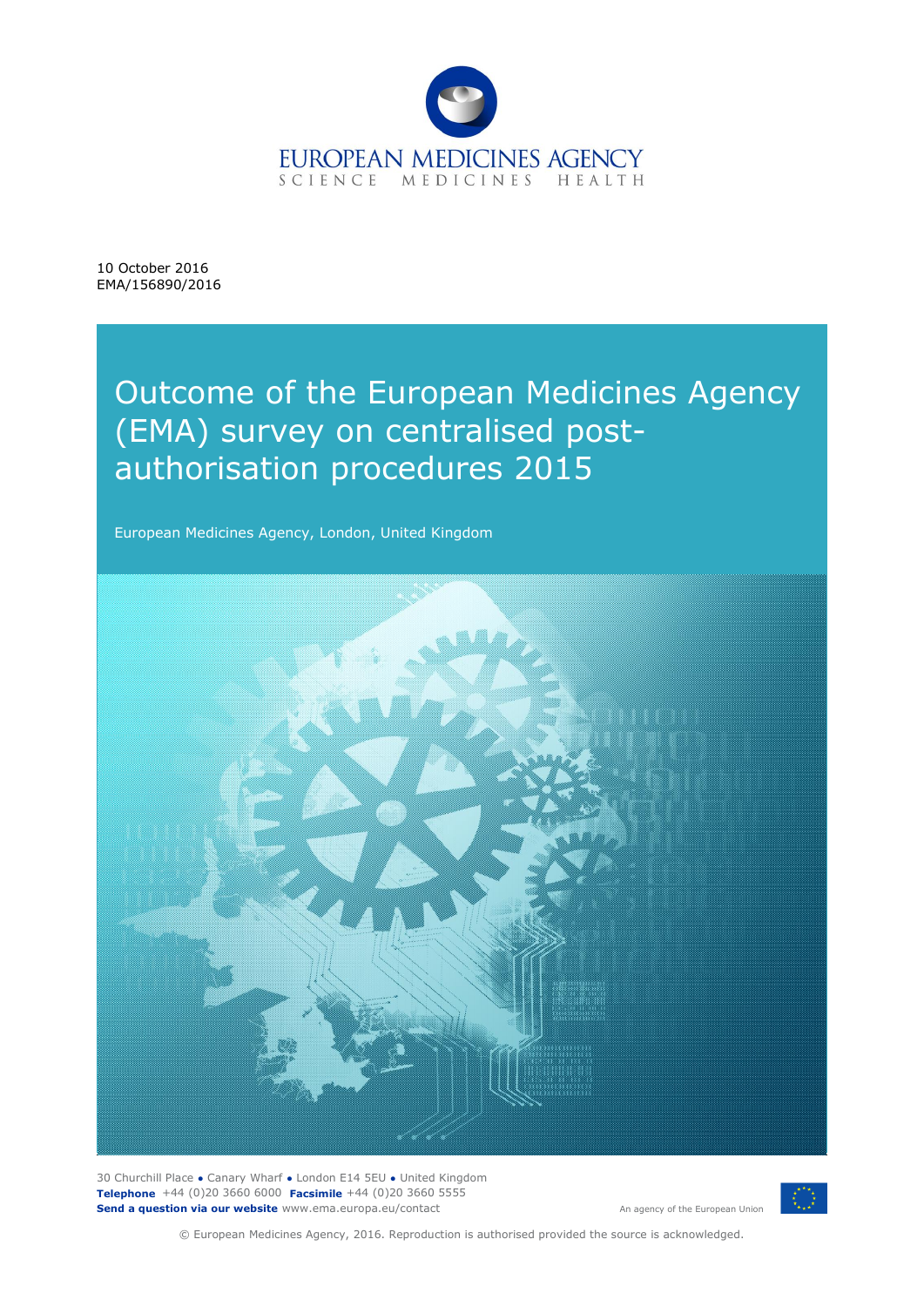## Outcome of the European Medicines Agency (EMA) Survey on centralised post-authorisation procedures

## **Contents**

| 5.1.2. Validation phase (Type IBs/IIs) / Receipt of submission (PSURs) 6 |  |
|--------------------------------------------------------------------------|--|
|                                                                          |  |
|                                                                          |  |
|                                                                          |  |
|                                                                          |  |
|                                                                          |  |
|                                                                          |  |
|                                                                          |  |
|                                                                          |  |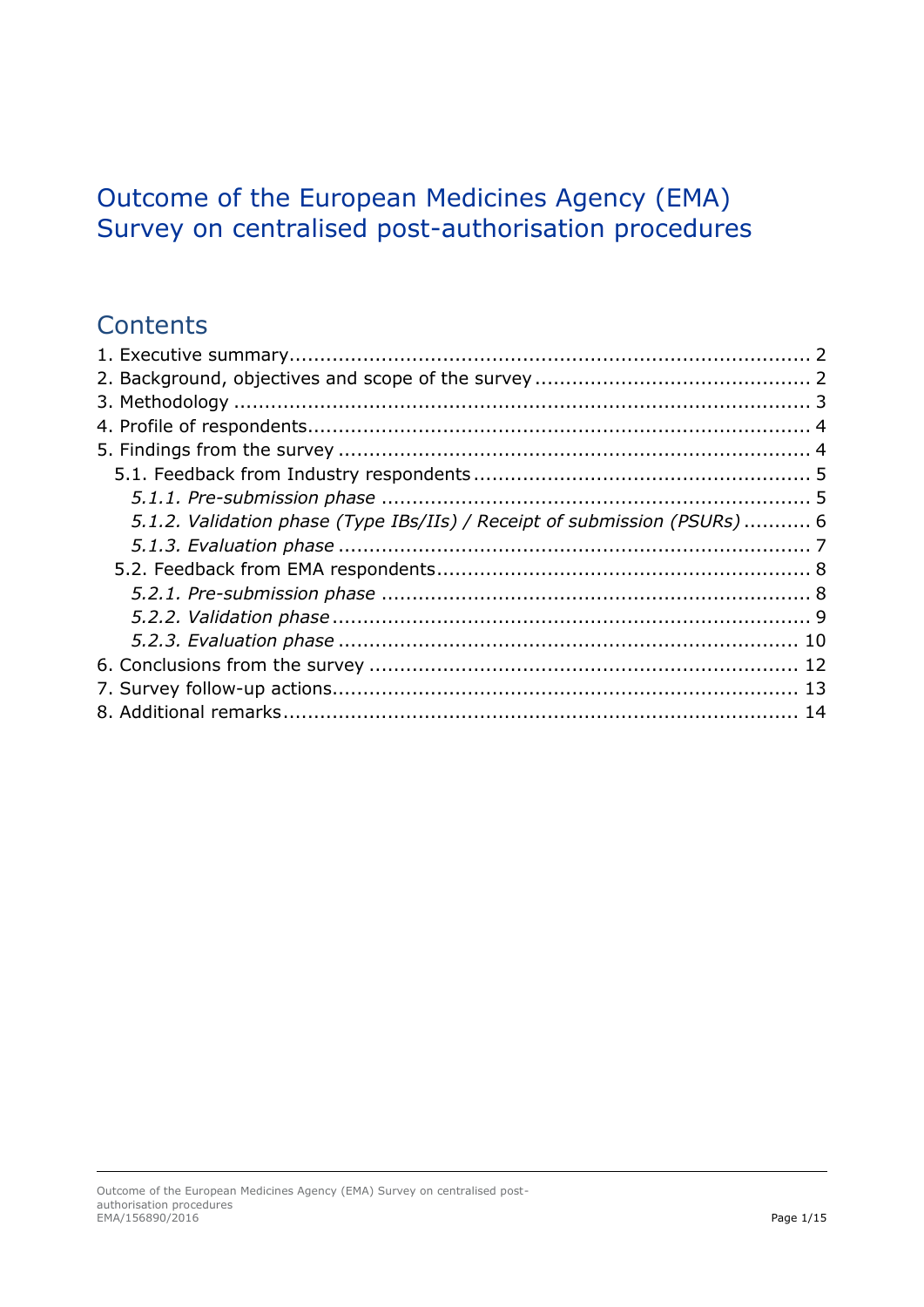## <span id="page-2-0"></span>**1. Executive summary**

In 2013-14 the Agency initiated a major exercise whereby all the established processes for the evaluation of human medicinal products were reviewed and re-designed with the aim to simplify the existing ways of working and provide better support to its Scientific Committees and the Network.

In that context it was important, in line with EMA stakeholders' management principles, that the Agency gathers feedback from its directly impacted stakeholders further to these changes. An EMA-Industry Survey on centralised post-authorisation procedures was therefore launched in April 2015 to collect feedback from both industry stakeholders and EMA on the level of satisfaction with certain high volume post-authorisation procedures that have been extensively re-designed, namely Type IB variations, Type II variations and PSUR procedures.

The survey results showed a high level of overall satisfaction from both respondents (EMA staff and MAHs) across the three procedures in terms of procedural management, level of interaction and overall communication for the updated procedures. It also identified some areas for further improvement such as proposals for additional simplification and aspects of EMA guidance that necessitated further development.

A number of follow up actions towards improvement of the quality of submission, further increase on consistency and transparency on validation and procedural simplifications have been triggered. All guidance updates and certain of the proposed simplifications in the lifecycle management of the RMP and the quality of the product have been delivered within 6 months from the post-authorisation survey.

## <span id="page-2-1"></span>**2. Background, objectives and scope of the survey**

The objective of the EMA-Industry Survey on centralised post-authorisation procedures, launched in April 2015, was to receive detailed performance related feedback from both industry stakeholders and EMA on certain post-authorisation procedures, namely type IB variations, type II variations and PSUR procedures (centrally authorised medicinal products only). The survey was initiated further to EMA reorganisation and re-design and optimisation of the management of procedures during 2014.

The aim was to set a baseline for these procedures and monitor their practical implementation from both perspectives, to enhance mutual understanding of issues arising, to elicit direct and on-going feedback from Marketing Authorisation Holders (MAHs), to increase further the transparency on the interactions between EMA and its Industry stakeholders and, ultimately, to enable continuous improvement of processes and guidance development and/or updates.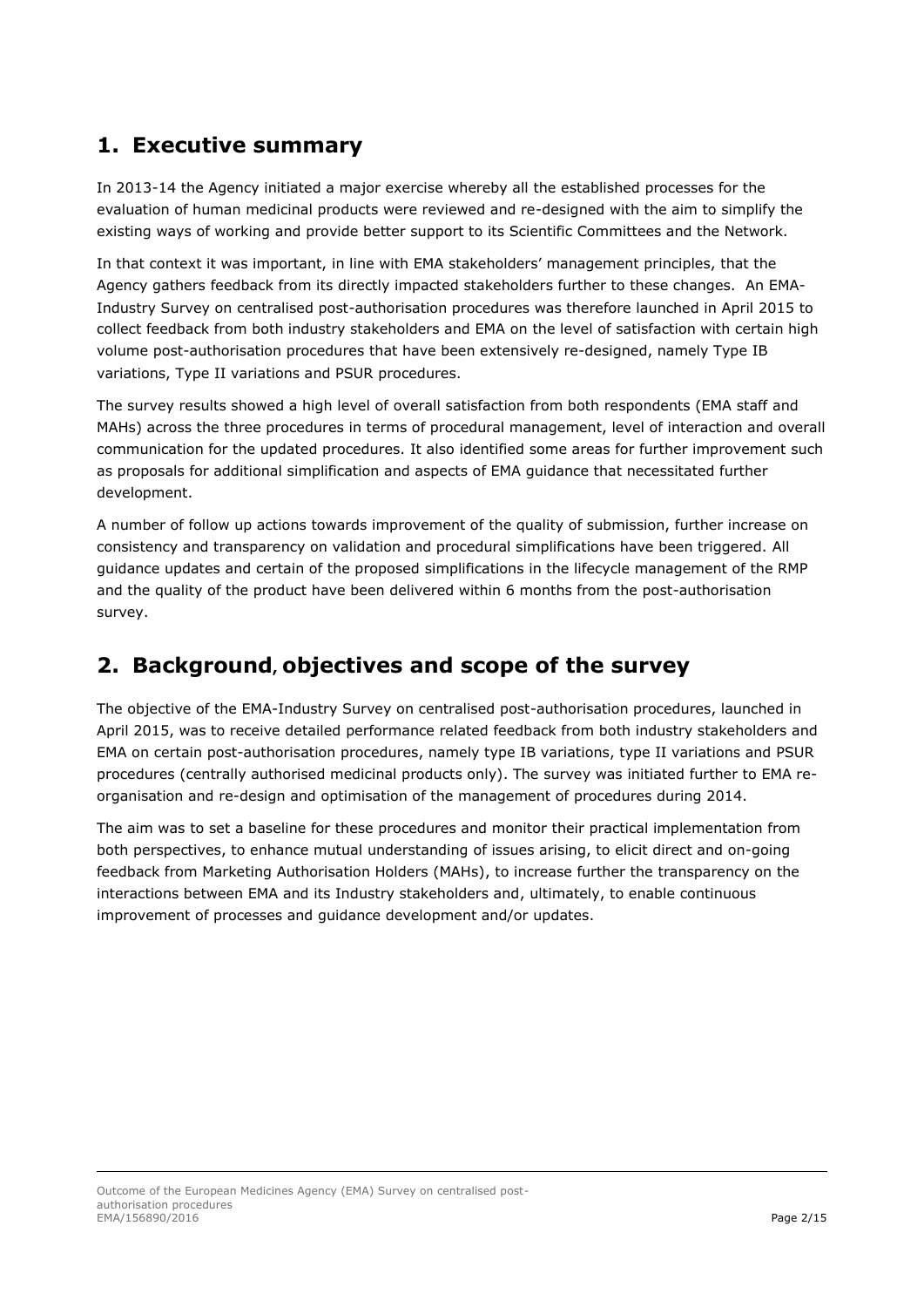## <span id="page-3-0"></span>**3. Methodology**



The survey was run online and anonymised. The questionnaire was prepared and mutually agreed between EMA and Industry (EFPIA Working Group) and shared with other Industry Organisations prior to launch. The "Survey Monkey" survey management tool was utilised for this survey.

It included around twenty five questions (*per* procedure) on both qualitative and general procedural aspects of the different phases of the evaluation procedure, namely pre-submission, validation and evaluation phases.



The consultation took place over a 6-month period. It was addressed to MAHs who, at the point of the launch of the survey, had already received a final EMA/CHMP notification/opinion and whose procedures were finalised between 1<sup>st</sup> April and 30<sup>th</sup> September 2015.

The survey combined the following response formats, depending on the nature of the question:

- Dichotomous Scale (Yes/No)
- 5-point Rating Scale (Strongly disagree Strongly agree Not Applicable)
- Multiple choice and multiple response
- Free text

The outcome of this survey was co-presented by EMA and representatives from Industry associations in the 2<sup>nd</sup> [Industry Stakeholder Platform Meeting / Operation of the](http://www.ema.europa.eu/ema/index.jsp?curl=pages/news_and_events/events/2015/10/event_detail_001233.jsp&mid=WC0b01ac058004d5c3) centralised procedure on 9<sup>th</sup> [November 2015.](http://www.ema.europa.eu/ema/index.jsp?curl=pages/news_and_events/events/2015/10/event_detail_001233.jsp&mid=WC0b01ac058004d5c3)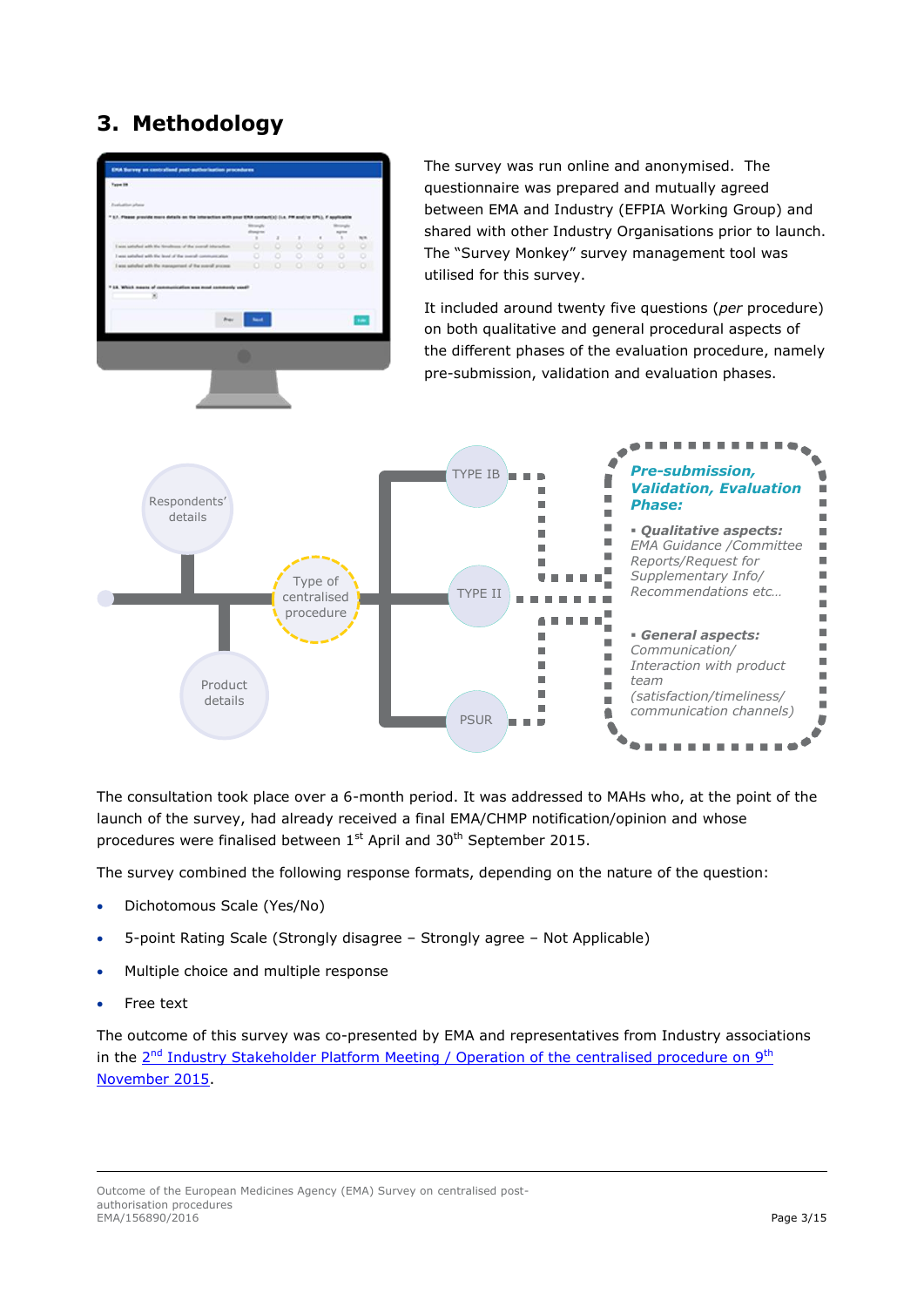## <span id="page-4-0"></span>**4. Profile of respondents**

Two hundred and seventy (270) responses were received from EMA staff members and one hundred and ninety six (196) responses from centralised Marketing Authorisation Holders during the six-month period.

The set objective to reach at least 10% of the total annual volume for each of the three procedures was met for Type IBs only. For Type IIs and PSURs, 8% and 7% were reached respectively.



*Figure 1: Overall response rate of the survey* 

The medicinal products included in this survey data set were for 92% "New Active Substance", 5% generic medicinal products and 3% of those included were biosimilar medicinal products. 12% of them were orphan medicinal products and 1% Advanced Therapy Medicinal Products.

15%

11%

## <span id="page-4-1"></span>**5. Findings from the survey**

EMA estimated annual volume

Industry estimated annual volume

The survey had in scope certain post-authorisation procedures (Type IB/II variations and PSURs (CAPs only)) which had been redesigned with optimisations introduced during 2014. The survey covered the different phases of each procedure namely pre-submission, validation/receipt of submission and evaluation and mainly focused on aspects relevant to the interface of EMA with Marketing Authorisation Holders such as communication/interaction between EMA product team and applicants. It also covered specific procedural aspects that were subject to redesign, newly established and/or optimised (e.g. establishment of pre-submission query service, EMA Guidance, single template committee reports).

The following sections summarise the results of the survey questions from both Industry and EMA staff dealing with procedures.

Outcome of the European Medicines Agency (EMA) Survey on centralised postauthorisation procedures EMA/156890/2016 **Page 4/15** 

7%

7%

12% 8%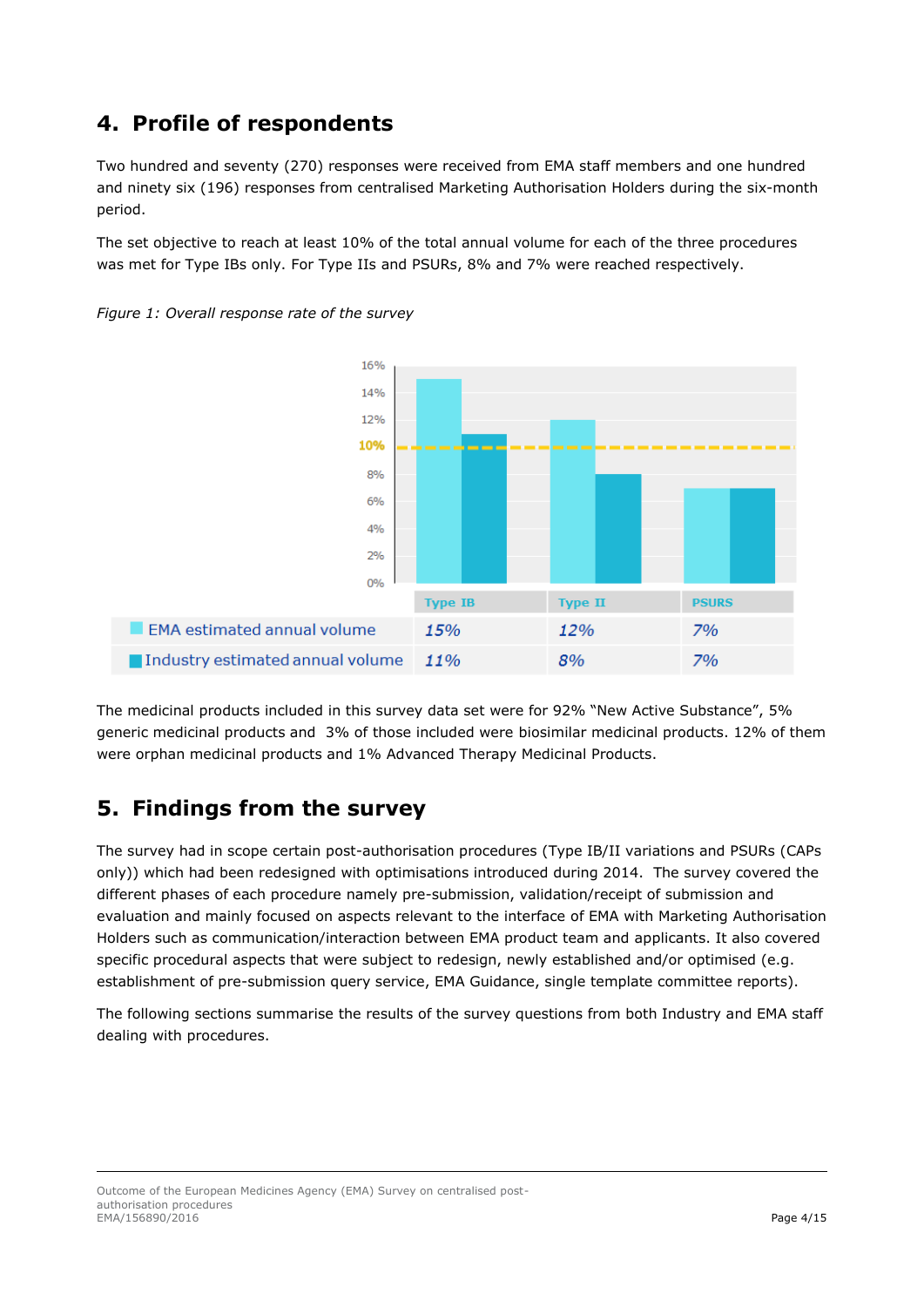### <span id="page-5-0"></span>*5.1. Feedback from Industry respondents*

This section includes the feedback of the survey completed by the Marketing Authorisation holders who received an opinion/notification of a procedure under the scope of this survey.



### <span id="page-5-1"></span>*5.1.1. Pre-submission phase*

### *EMA Post authorisation guidance*

The majority of Industry respondents (80-90%, n=193) had used the EMA post-authorisation guidance (Q&A) in the preparation of their submissions. This percentage was lower for specific guidance such as the "EMA practical guidance on the application form for centralised Type IA and Type IB variations" which was only used by 65% (n=95) of applicants.

Results from Industry respondents showed that the EMA post authorisation guidance for the referred procedures is generally clear and addresses the needs of applicants. Less than 10% of respondents considered that the guidance was not clear or that it did not address their needs Most for preparation of the submissions. The MAHs also identified some areas where further clarification could be developed such as procedural and regulatory guidance on the submission of complex RMP changes, guidance on submission of results of Post Authorisation safety studies (PASS), and the procedural handling of SmPC changes after a PRAC recommendation on a PSUR.

#### *EMA Pre-submission queries service*

The pre-submission queries service was established by EMA as an additional service to applicants in support to the preparation of their submissions of post-authorisation procedures. The service aims to provide replies to queries that marketing authorisation holders (MAHs) may have during the presubmission phase. A dedicated mailbox was created on EMA website for each procedure supported by a specialised team of procedure managers endeavours to respond within 5 working days of the receipt of the query.

The pre-submission query service was not used by the majority of applicants when preparing their applications. Only 26%, 40% and 11% of MAHs declared to have submitted a question to the Service prior to filing a type IB, Type II or PSUR procedure respectively (n=94; n=62; n=35).

MAHs that have used the Service were overall very satisfied with the responses received in terms of clarity, completeness and timeliness. Applicants that used the service largely considered that the responses provided by EMA were generally timely (within the 5 working days) in more than 75% of cases.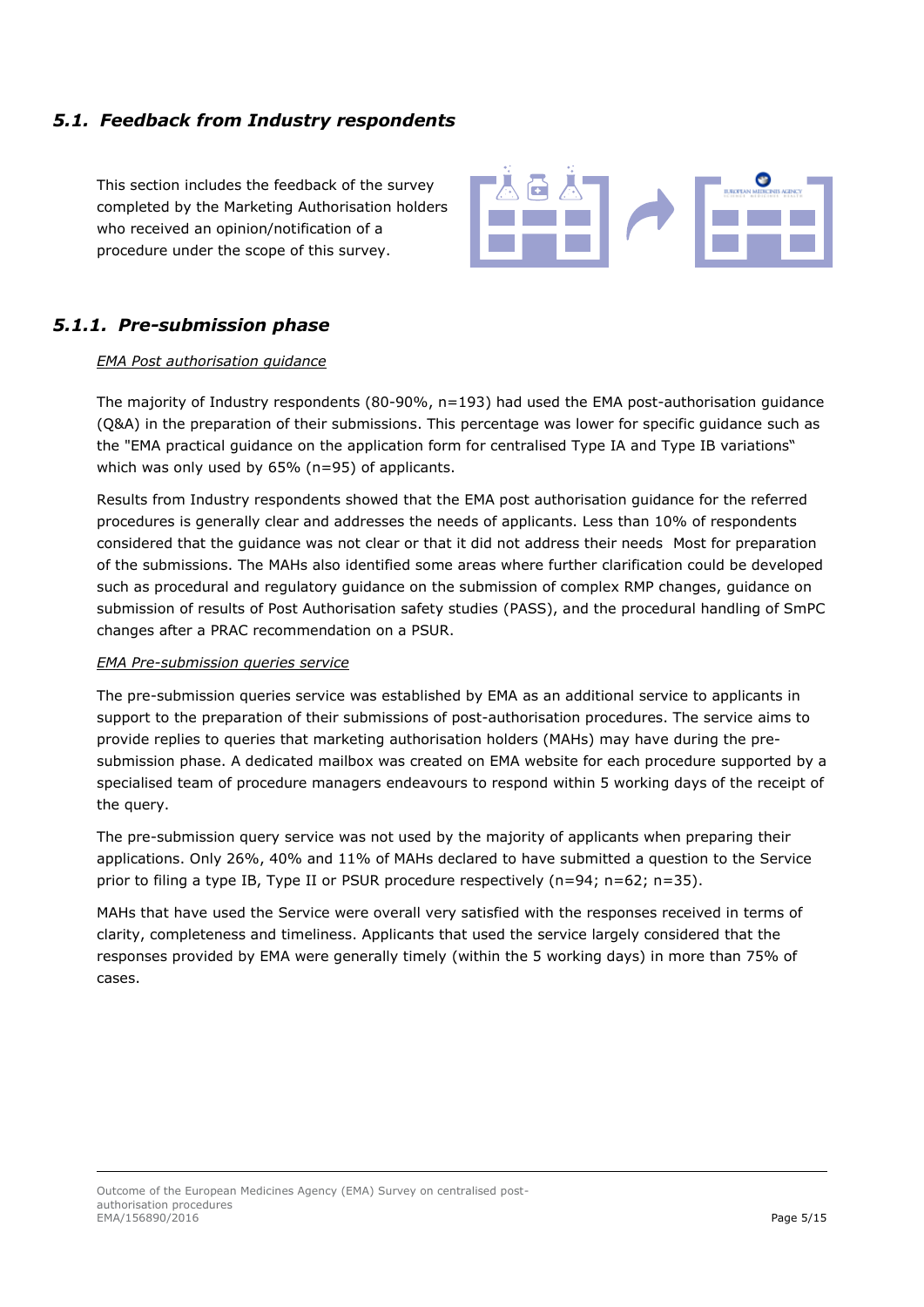

*Figure 2: Use and level of satisfaction of the Pre-submission query service*

With regards to the content of the responses, >90% (n=52) of MAHs considered that the responses were clear and addressed all the issues raised by applicants. These results were consistent across the procedures.

Results also show a high level of awareness of applicants regarding which mailbox to use for submitting their queries to EMA for type IBs (92%, n=24) and type IIs (96%, n=24) and to a lesser extent for PSURs (50%), although the sample size in this case was limited (n=4).

In the comments received, applicants also indicated that in addition to PQS, further dialogue was required in specific procedures to quickly resolve queries and avoid subsequent delays during the validation phase.

## <span id="page-6-0"></span>*5.1.2. Validation phase (Type IBs/IIs) / Receipt of submission (PSURs)*

In the case of Type IB procedures, the Agency endeavours to finalise validation or issue a request for supplementary information within 7 calendar days upon receipt of a submission. For Type IIs, validation times range between 11 to 16 calendar days according to the start dates detailed in the different timetables for Type IIs published on EMA website. The different timetables depend on the submission date of the procedure, length and type of type II procedure (e.g. extension of indication).

In the survey, MAHs reported that validation generally was performed in a timely manner although delays were reported in 16% of Type IBs (n=92) and 7% of Type IIs (n=59). Causes of the delays reported were due to the complexity of the some grouped submissions and the exceptional need for a second request for additional information. Some respondents also commented that the reasons for delay were not always provided to the applicant, and that they had to prompt the Agency as no feedback had been received within the expected timeline.

Applicants noted that high levels of clarity (95%, n= 151) with regards to the administrative and documentation aspects checked during validation. Within the general comments, applicants highlighted the need to ensure consistency across procedures during validation and noted occasional requests for information already supplied in the application.

Outcome of the European Medicines Agency (EMA) Survey on centralised postauthorisation procedures EMA/156890/2016 **Page 6/15**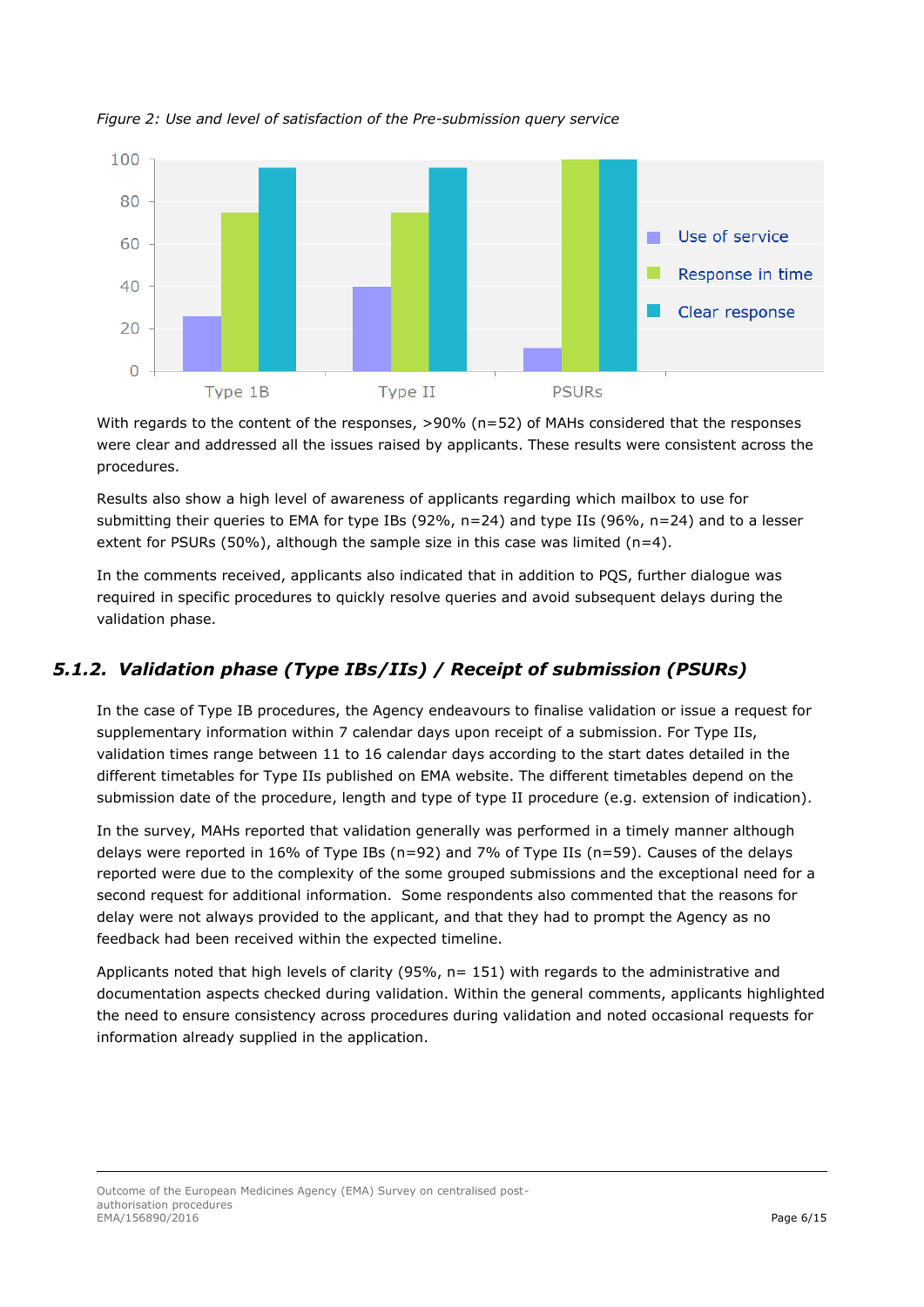### <span id="page-7-0"></span>*5.1.3. Evaluation phase*

The main contact point during the procedures within the scope of this survey is the Procedure Manager. Depending on the complexity of the procedure, additional team members such as the EPL or relevant specialists may participate in different phases.

There was a high level of satisfaction with the interactions with the Agency during the procedure (>85 % agreed or strongly agreed). The results were consistent across the different procedures in terms on timeliness of the communication, the level of communication during the procedure and the overall management of the procedure by the Agency.

Results also showed a high level of clarity by Applicants on the different contact points for each procedure. The communication took place via email/Eudralink in 100% of cases, with the additional use of phone in 10-20% of cases.



*Figure 3: Means of communication most commonly used during the procedure*

One of the improvements included during the revision of EMA procedures was the use of a single Assessment report template throughout the procedure that reflects the evolution of the assessment during the different steps of the procedure.

A high proportion of respondents ( $\sim$  90 % overall satisfaction, n=180) highly rated the quality of the newly introduced single assessment reports and agreed that the new structure is clear and easy to follow. Furthermore, applicants also rated very positively (>80%) the content of the assessment report considering that the conclusions of the report, the requests for supplementary information and/or subsequent regulatory actions (where applicable) were adequately justified within the report. In the specific case of PSURs, results also reflect the applicant's satisfaction (>80%) on the clarity of the report on the issues which needed an immediate response.

Applicants noted a high level of clarity (85-98%) on the relevant timelines for the different steps of the procedures. These are published on EMA's website and in the case of Type IIs and PSURs they are also communicated to applicants at the start of the procedure.

An identified area for improvement was the need to communicate late circulation of the Rapporteur's assessment reports to the applicants which was reported in almost 20% of Type IIs and 33% of PSURs. In more than 10% of Type IIs and almost 20% of PSURS additional updated ARs were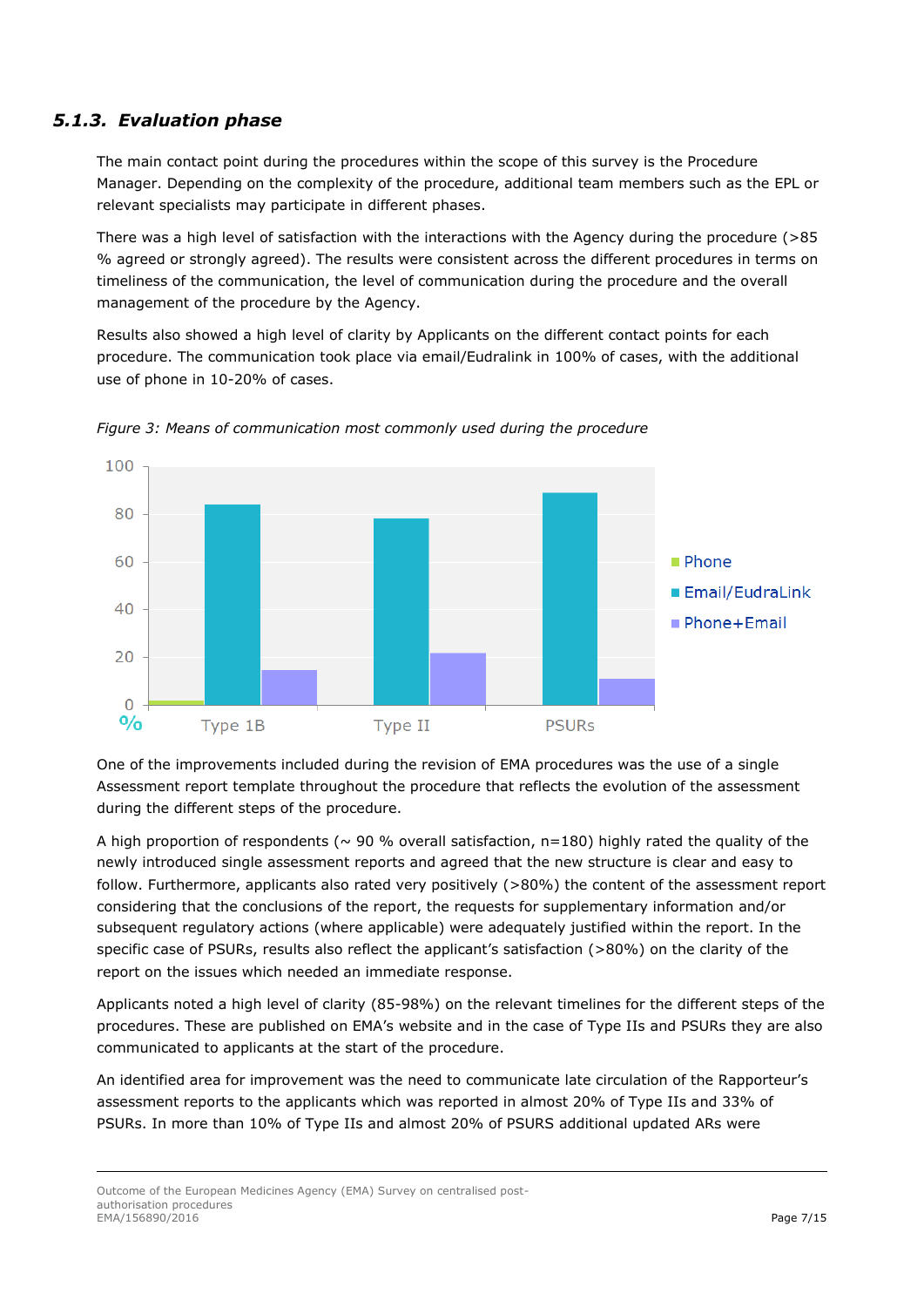circulated, normally due to general updates following MAH responses. These updated reports provided the clarification of minor issues and did not have a negative impact on the procedure timelines.

In cases where the product information was affected, the comments on the product information sometimes were considered to not be sent out early enough to facilitate discussion (Type IIs 22%, n=37; PSURs 14%, n=9) and scope for improvements in this particular aspect was highlighted.

The receipt of most Type II and PSUR opinion took place within one day after opinion. In The case of PSURs a significant proportion (almost 1/4) were received later than 4 days post opinion. Overall Type IB notifications were issued within 30 days with occasional reports of delays.



*Figure 4: Time of Receipt of CHMP Opinion for PSURs and Type IIs*

### <span id="page-8-0"></span>**5.2. Feedback from EMA respondents**

This section includes the feedback of the survey completed by the Procedure managers with the support of other members of the product team when involved in the handling of the produce (e.g. EPL, specialist).



### <span id="page-8-1"></span>*5.2.1. Pre-submission phase*

The majority of MAHs (80%, n= 98) are already aware of the Post-Authorisation Guidance (Q&A) available on the EMA website but contacted the pre-submission service for additional aspects not covered in the guidance or to seek confirmation of their interpretation according to comments provided from Procedure Managers in the survey.

The majority of MAH requests were clear in the initial request sent to EMA with all supportive information needed for an adequate preparation of a reply.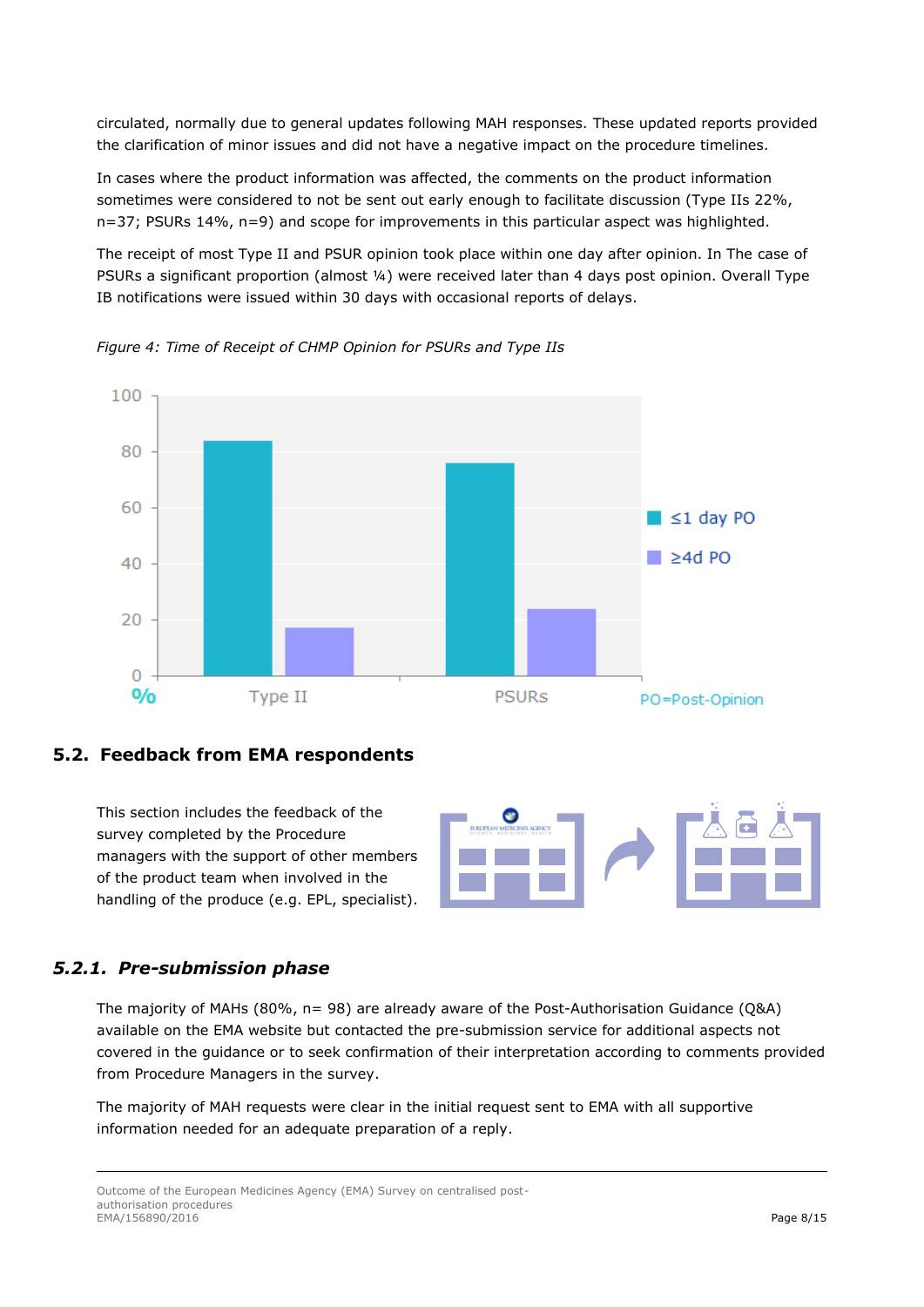*Figure 5: Level of satisfaction of PQS Queries received*



### <span id="page-9-0"></span>*5.2.2. Validation phase*

### **Receipt of application**

From the procedures analysed during the survey, EMA staff identified that pre submission advice had been sought in at least 24% of Type IBs, 16% of Type IIs and 20% of PSURs (n= 132; n=97 and n=40 respectively). The majority of MAHs (87%, n=53) had followed the pre-submission advice provided by the pre-submission query service. Furthermore, in most cases the data received at time of submission was fully in line with the information provided by applicants in the initial query to the pre-submission query service as detailed below.

According to the responses from EMA staff, 84% of Type IBs (n=132) were validated (or request from supplementary information) issued within 7 calendar days of receipt of the submission. In the case of Type IIs, 100% of procedures were validated within the deadlines as published on EMA's website (n=97).

Overall, the procedure managers were satisfied with the quality of submissions received from applicants, although requests for supplementary information often had to be issued due to deficiencies in the application form, incomplete documentation received, incorrect classification of changes, and unclear or incomplete description of changes within the precise scopes.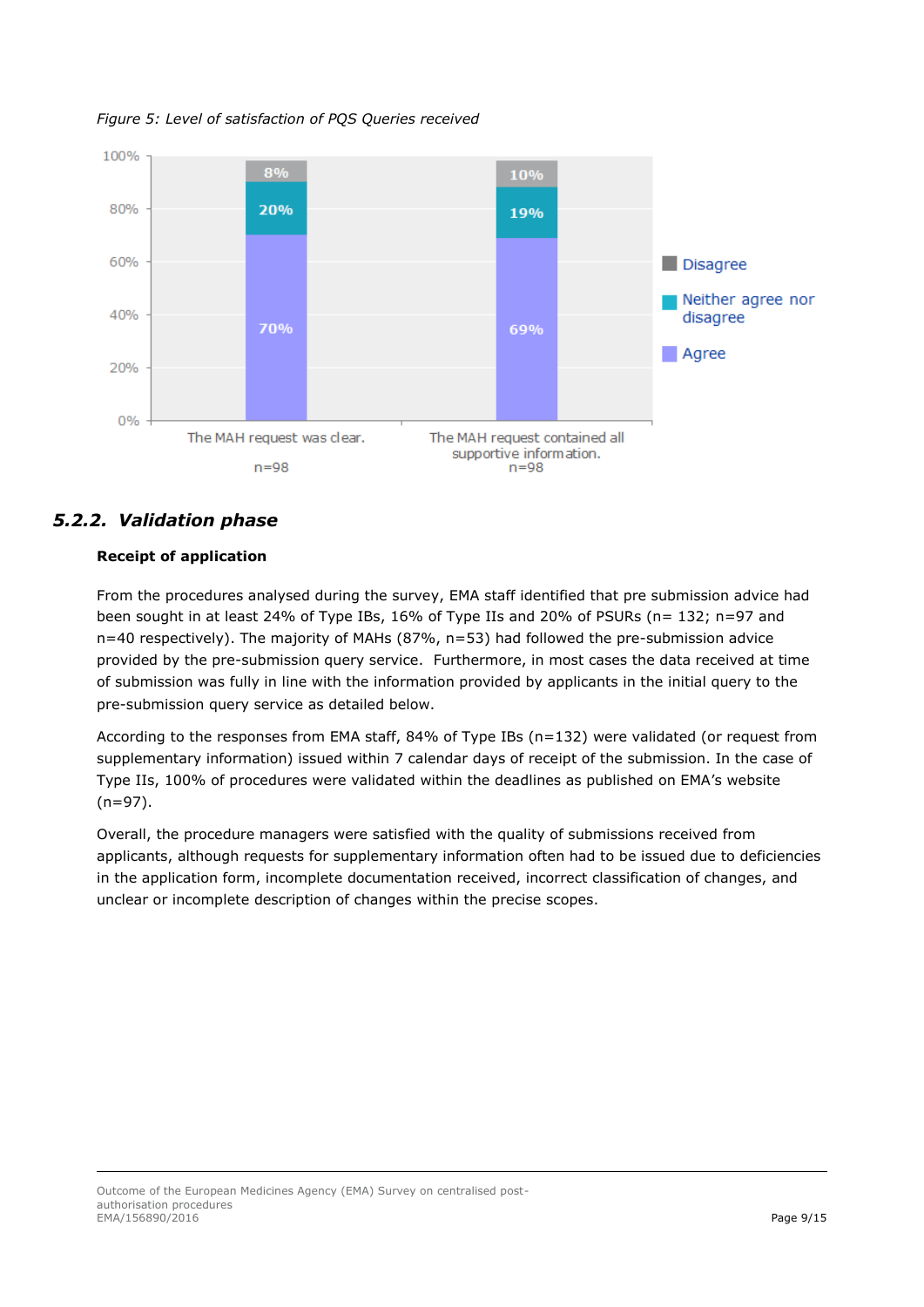| <b>TYPE IB</b> | <b>TYPE II</b> | <b>Comments on quality of MAA submission</b> |
|----------------|----------------|----------------------------------------------|
| $(n=132)$      | $(n=97)$       |                                              |
| 23%            | 8%             | Deficiencies in the application form         |
| 21%            | 12%            | Incomplete documentation                     |
| 13%            | 4%             | Incorrect classification of changes          |
| 6%             | 5%             | Precise scope not clear or incomplete        |

*Figure 6: Main common deficiencies identified in validation phase of Type IBs and Types IIs*

With regards to PSURs, high level of satisfaction in the quality of submissions received from applicants was reported. In 97% of cases (n=37) the documentation at the initial submission was complete and presented in a satisfactory way. In 84% of cases, deficiencies in the cover letter template were identified.

### <span id="page-10-0"></span>*5.2.3. Evaluation phase*

The contact point for the procedure is the Procedure Manager, although communication of the applicant with EPL or specialist takes place for certain steps depending on the level of complexity of the procedure.

As shown in the graphics, the results from the survey showed overall satisfaction by EMA staff in the timeliness and the level of communication with MAHs consistently across the three procedures.

There was variability in the interactions and the communication between EMA staff and MAHs depending on the type and complexity of procedures taking place in 38% of Type IBs, 86% of Type IIs, 75% of PSURs procedures. Consistent with the results from Industry respondents, the main means of communication across all procedure types were by email/Eudralink, with interaction by phone in 16% of cases.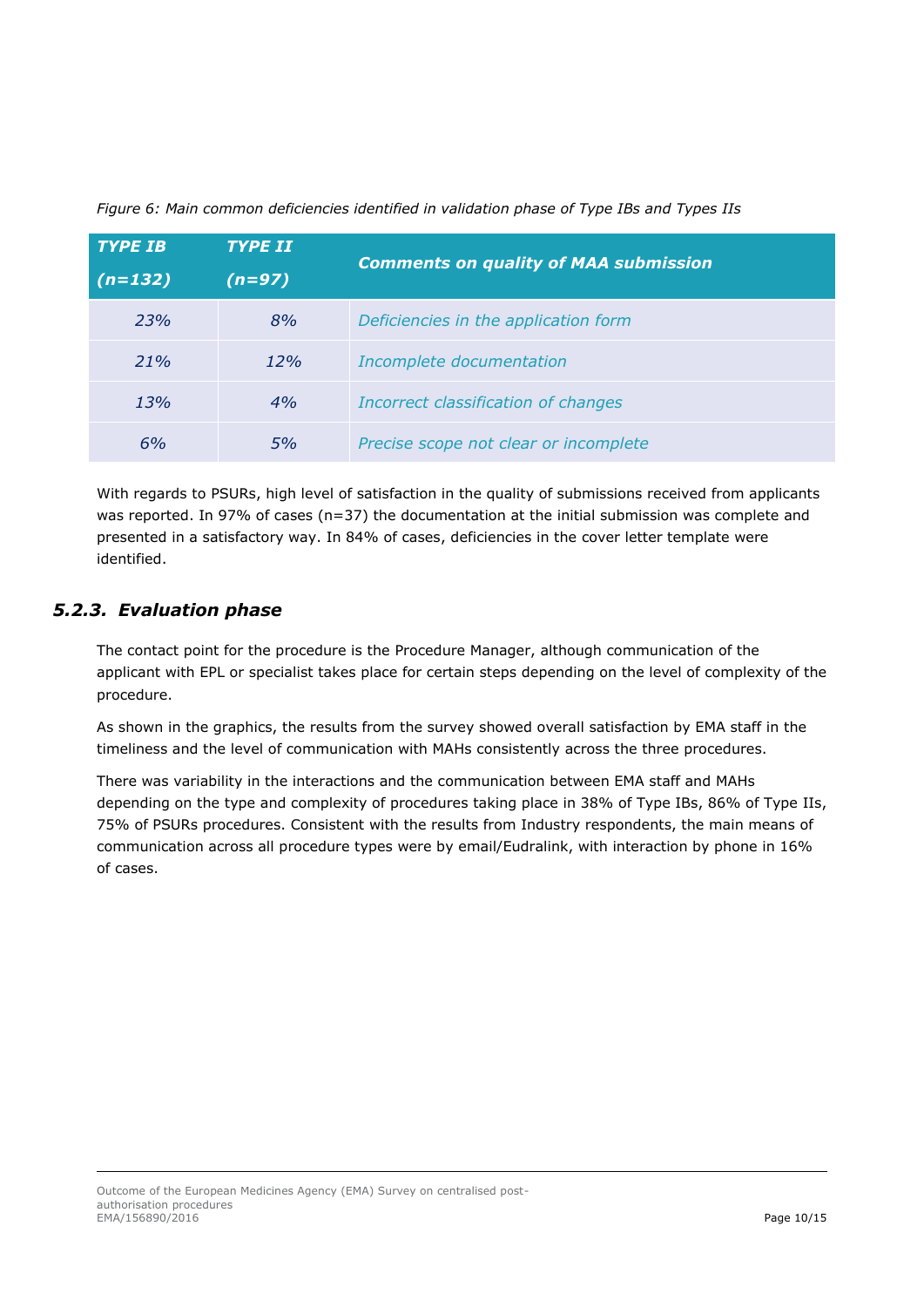

### *Figure 7: Satisfaction in the timeliness and level of communication*

Results from EMA respondents confirmed that the circulation of Assessment Reports took place according to timelines in the majority of cases (95% of type IIs (n=97) and in 78% of PSURs (n=37)). Delays in PSUR Assessment Report circulation were identified in 78% of procedures, although the limitation to the sample size analysed is acknowledged. According to the comments provided in the survey, these reported delays were mainly due to the late circulation of Assessment Report from Rapporteur as well as longer internal EMA confidentiality checks.





*The Assessment Report was sent according to the timelines of my procedure*

EMA respondents were satisfied overall with the timeliness of the interaction with MAHs in the discussion of comments and updates to the Product Information (PI) during the type II and for PSUR procedures with sufficient time allowed for discussion during the procedure as shown in the results below.

Outcome of the European Medicines Agency (EMA) Survey on centralised postauthorisation procedures EMA/156890/2016 **Page 11/15**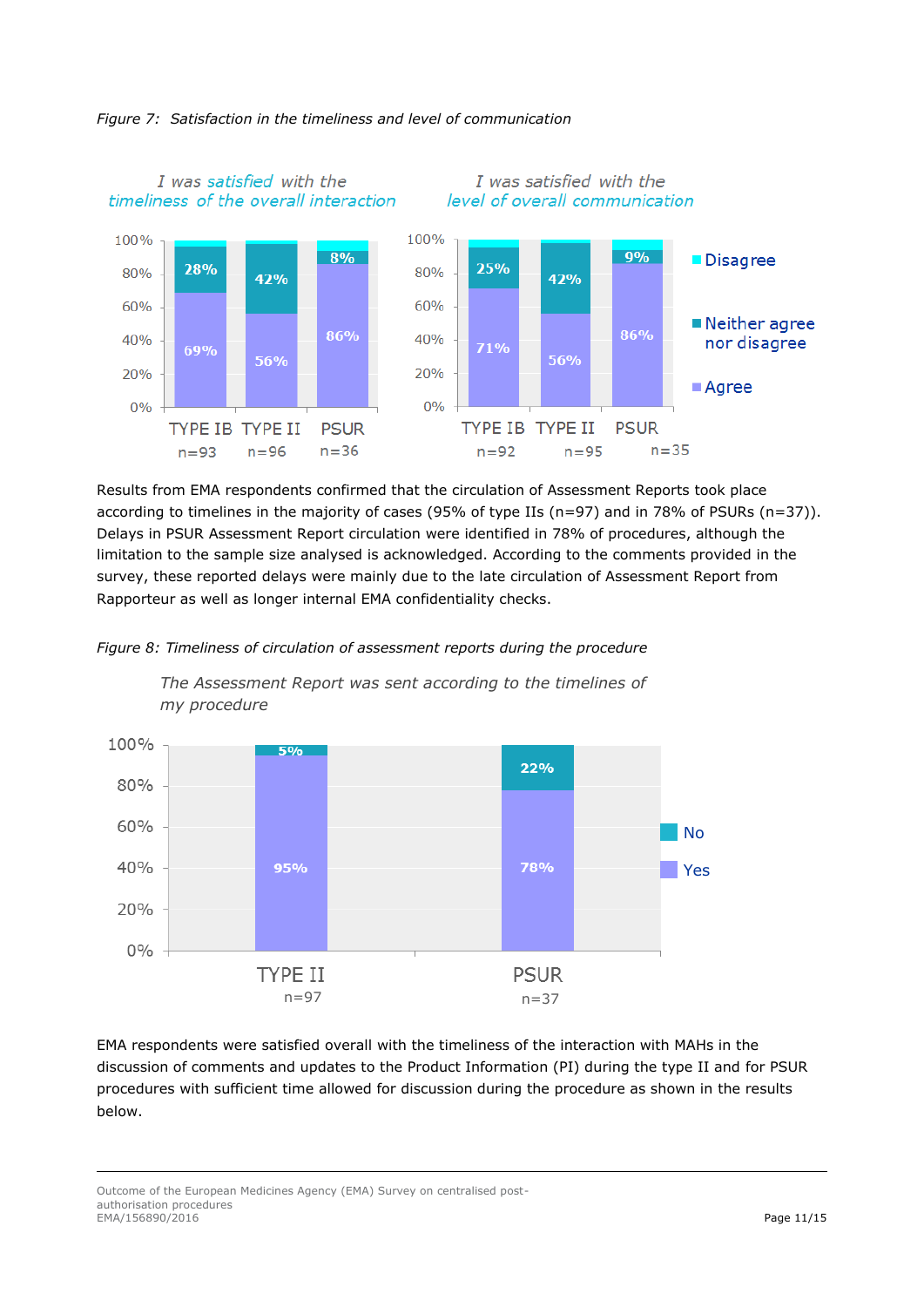*Where applicable, comments to the Product information were sent early enough to facilitate discussion during the procedure.*



With regards to the finalisation of the procedure, results from EMA staff show that the Type II opinions and the Recommendation/opinions of PSURs were issued within the legal deadlines in 100% of procedures analysed. In the case of Type IB notifications, 97% of Type IB notifications were issued in less than 30 days. According to comments in the survey, the reported delays were mainly due to pending clarifications from MAHs on minor issues to avoid requests for supplementary information and or need to update documentation at finalisation (e.g. submission of updated Product Information)

## <span id="page-12-0"></span>**6. Conclusions from the survey**

Following the redesign and optimisation of the post authorisation procedures included in the scope of this survey (Type IBs, Type IIs and PSURs), both respondents (EMA staff and MAHs) overall highlighted a high level of satisfaction across the three procedures in terms of procedural management, level of interaction and overall communication for the updated procedures. The survey also identified some potential areas for further improvement, procedural simplification and where additional guidance should be developed.

- The results showed: An overall satisfaction (90 %) in the content and the clarity of the EMA presubmission guidance.
- A High level of satisfaction (70 %) in the clarity and completeness of the queries received from applicants at the EMA Pre-submission Queries Service as well as in the timeliness, quality of reply and level of support provided by EMA.
- The quality of the submissions received in these post authorisation procedures was highly rated overall although some deficiencies were encountered during the validation.
- Both EMA and industry rated positively the timeliness, level of communication and the management of the post-authorisation procedures (>90%).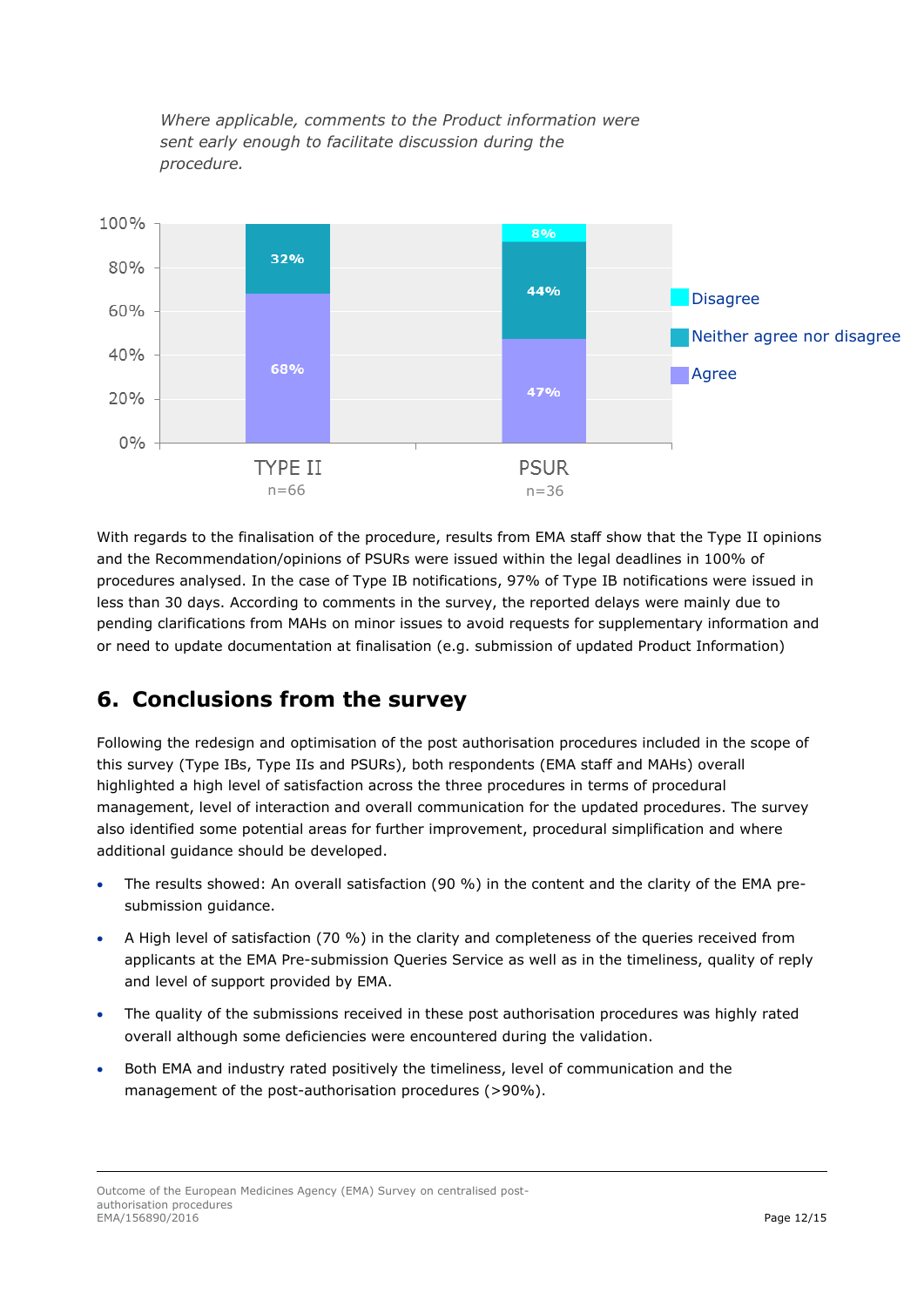- The legal evaluation timelines were met overall in almost all the procedures under the survey. In most cases (>85%) validation was accomplished according to the timelines published on EMA's website or in line with internal EMA performance targets.
- Industry provided positive feedback ( $\sim$ 90%) on the new structure and the clarity of the new single Assessment Report templates.

Respondents highlighted the following points for improvement, some of which have already been addressed (see section 7)

- Some areas in the EMA post-authorisation guidance were identified for further update and/or for new development. These include procedural and regulatory guidance on the submission of complex RMP changes, guidance on submission of results of Post Authorisation safety studies (PASS), and the procedural handling of SmPC changes after a PRAC recommendation on a PSUR.
- The pre-submission query service (PQS) was rated at a high level of satisfaction by applicants that had used the Service. Results from the survey highlighted the challenge of maintaining the achieved timeliness and the quality of responses to avoid any delays in submissions by applicants.
- During the validation phase/receipt of submissions, key areas for further simplification were identified as follows: to increase the quality of submissions, reduce requests for supplementary information, and provide consistent and timely communication of the validation outcomes.
- The timely circulation of assessment reports, comments on the product information and outcomes of the procedure have been identified as key areas to focus on during the evaluation pause of the procedures.

## <span id="page-13-0"></span>**7. Survey follow-up actions**

Based on the feedback of the survey, the following actions have been put in place, are currently ongoing or planned to address the potential areas identified for improvement:

- In April 2016, the procedural and regulatory post authorisation guidance (Q&A) for [Type IBs,](http://www.ema.europa.eu/ema/index.jsp?curl=pages/regulation/q_and_a/q_and_a_detail_000085.jsp&mid=WC0b01ac058013af9c) [Type](http://www.ema.europa.eu/ema/index.jsp?curl=pages/regulation/q_and_a/q_and_a_detail_000026.jsp&mid=WC0b01ac0580023b14)  [IIs](http://www.ema.europa.eu/ema/index.jsp?curl=pages/regulation/q_and_a/q_and_a_detail_000026.jsp&mid=WC0b01ac0580023b14) and [PSURs](http://www.ema.europa.eu/ema/index.jsp?curl=pages/regulation/q_and_a/q_and_a_detail_000041.jsp&mid=WC0b01ac0580023e7d) on EMA's website were updated to reflect the gaps identified in the survey as well as frequently asked questions received in the pre-submission query service. In addition, two new dedicated sections providing specific [guidance related to the submission of RMP changes](http://www.ema.europa.eu/ema/index.jsp?curl=pages/regulation/q_and_a/q_and_a_detail_000171.jsp&mid=WC0b01ac0580a53f5f) and to the [classification of changes at post-authorisation](http://www.ema.europa.eu/ema/index.jsp?curl=pages/regulation/q_and_a/q_and_a_detail_000172.jsp&mid=WC0b01ac0580a53f5e) were [published on EMA's website in June 2016.](http://www.ema.europa.eu/ema/index.jsp?curl=pages/news_and_events/news/2016/06/news_detail_002542.jsp&mid=WC0b01ac058004d5c1) These new guidance documents also include a simplified approach for handling complex RMP submissions and quality related changes.
- An initiative to reduce the number of issues and to improve the quality of submission was launched in Q1 2016 (see [presentation\)](http://www.ema.europa.eu/docs/en_GB/document_library/Presentation/2016/05/WC500206670.pdf). Following an analysis of the requests for supplementary information for Type IBs, the Agency engaged with some MAHs of generic medicinal products to discuss the main challenges that applicants face in the preparation of submissions. Feedback from these meetings will be taken into account in the development of further guidance.
- In addition, the Agency is preparing a webinar to address the most common shortcomings in variation submissions. This webinar will take place in Q3/Q4 of 2016.
- With the aim of increasing transparency and consistency during validation of post authorisation procedures, the Agency has published pre submission checklists to be used by applicants when